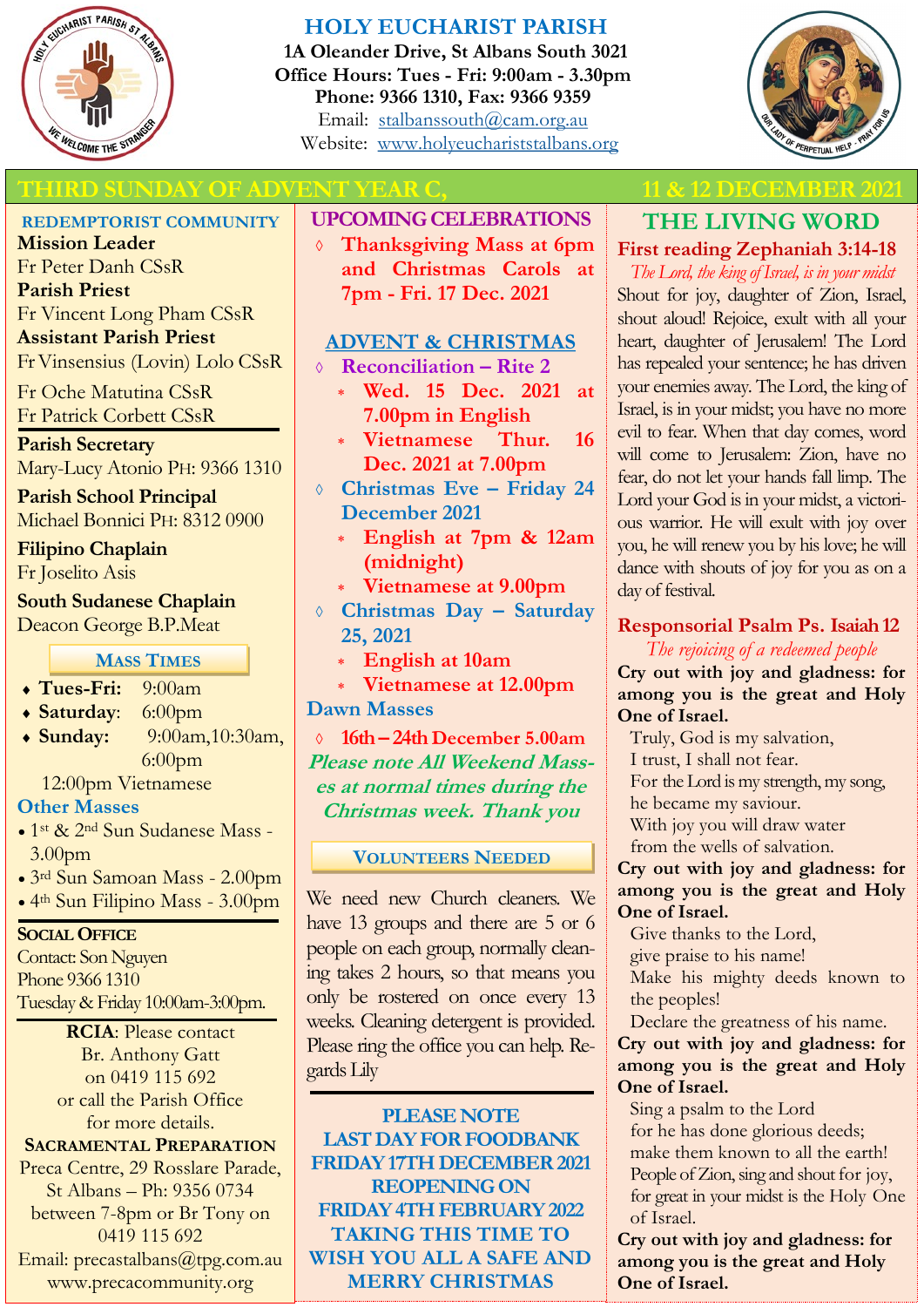#### **Second reading Philippians 1Philippians 4:4-7** *The Lord is very near*

I want you to be happy, always happy in the Lord; I repeat, what I want is your happiness. Let your tolerance be evident to everyone: the Lord is very near.

There is no need to worry; but if there is anything you need, pray for it, asking God for it with prayer and thanksgiving, and that peace of God, which is so much greater than we can understand, will guard your hearts and your thoughts, in Christ Jesus.

## **Gospel Acclamation Isaiah 61:1 (Luke 4:18)**

Alleluia, alleluia! The Spirit of the Lord is upon me; he sent me to bring Good News to the poor. Alleluia!

## **Gospel Luke 3:10-18**

*'Someone is coming who will baptize you with the Holy Spirit and fire'*

When all the people asked John, 'What must we do?' he answered, 'If anyone has two tunics he must share with the man who has none, and the one with something to eat must do the same.' There were tax collectors too who came for baptism, and these said to him, 'Master, what must we do?' He said to them, 'Exact no more than your rate.' Some soldiers asked him in their turn, 'What about us? What must we do?' He said to them, 'No intimidation! No extortion! Be content with your pay!'

A feeling of expectancy had grown among the people, who were beginning to think that John might be the Christ, so John declared before them all, 'I baptise you with water, but someone is coming, someone who is more powerful than I am, and I am not fit to undo the strap of his sandals; he will baptise you with the Holy Spirit and fire. His winnowing-fan is in his hand to clear his threshing-floor and to gather the wheat into his barn; but the chaff he will burn in a fire that will never go out.' As well as this, there were many other things he said to exhort the people and to announce the Good News to them.

## **REFLECTION ON THE GOSPEL**

The third Sunday of Advent used to be called Gaudete (be joyful) Sunday. It provided a mid-term break within a period of austerity or penance in preparation for Christmas. Advent is no longer celebrated as a penitential period, but rather as a reflective time of expectation and hope. The invitation to rejoice nonetheless remains part of the Advent liturgy. It is certainly present in the first two readings: God is in our midst, renewing us in love(Zephaniah) and there is no need for worry (Philippians). Itis also implicit in the gospel reading from Luke with its sense of expectancy and John the Baptist's announcement of the "Good News" of the one who is to come.

There are ethical demands in the time of waiting. Three times John is asked, "What must we do?" In line with Luke's emphasis on the universality of God's saving power, the responses are directed to "all the people". Those with even minimal food (something to eat) and clothing (two tunics) are told to share. Tax agents, caught up in a system notoriously open to abuse, are to be honest. Soldiers are given three directives that provide some insight into the way the military was perceived: no extortion, no blackmail, and no complaints about wages. The third directive probably derives from the fact that soldiers were better off financially than most others. It is in no sense a prohibition on demands for just wages.

John situates himself in relation to Jesus, the anointed agent of God's liberation. John's portrait presents someone more fiery than the Lukan Jesus turns out to be. It is more like a self-portrait, especially in light of the context that has John addressing the crowds who flock to him as a "brood of vipers" or "children of snakes"(Luke 3:7). In contrast with John's waterbaptism "for the forgiveness of sins", Jesus will "baptise" with the Holy Spirit and fire. Fire, as we well know in this dry land of ours, is a challenging symbol, both friend and foe. In the first-century Manual of Discipline from the Qumran community by the Dead Sea, water, refining by fire, and "a holy Spirit" are listed together as the instruments of God's saving and purifying action. John, who may have been a member of the Qumran community, presents his own role as preparatory to that of Jesus, the Spiritfilled, powerful and enduring agent of God's refining and purifying work in the world. We know our own ongoing need for a "baptism" with the Holy Spirit and fire. We prepare the way by doing what we must: sharing our goods and treating others with dignity, justice and forgiveness.

#### **By Veronica Lawson RSM**

#### **THE PANDEMIC CALLS FOR A CULTURE OF CARE**

*In an interview with OSA, an Italian Social and Work Cooperative that provides social and health welfare services, the Pope offers his encouragement for the help it offers to many people living in darkness "to not to feel alone."*

The Rome-based OSA Cooperative that it is active in sustaining home and institutional assistance for those in need, rehabilitation, hospital services and socio-welfare services, also produces a magazine informing readers, telling the stories of the people it assists. It is on these pages that Pope Francis offers a reflection and an invitation to promote a culture of care.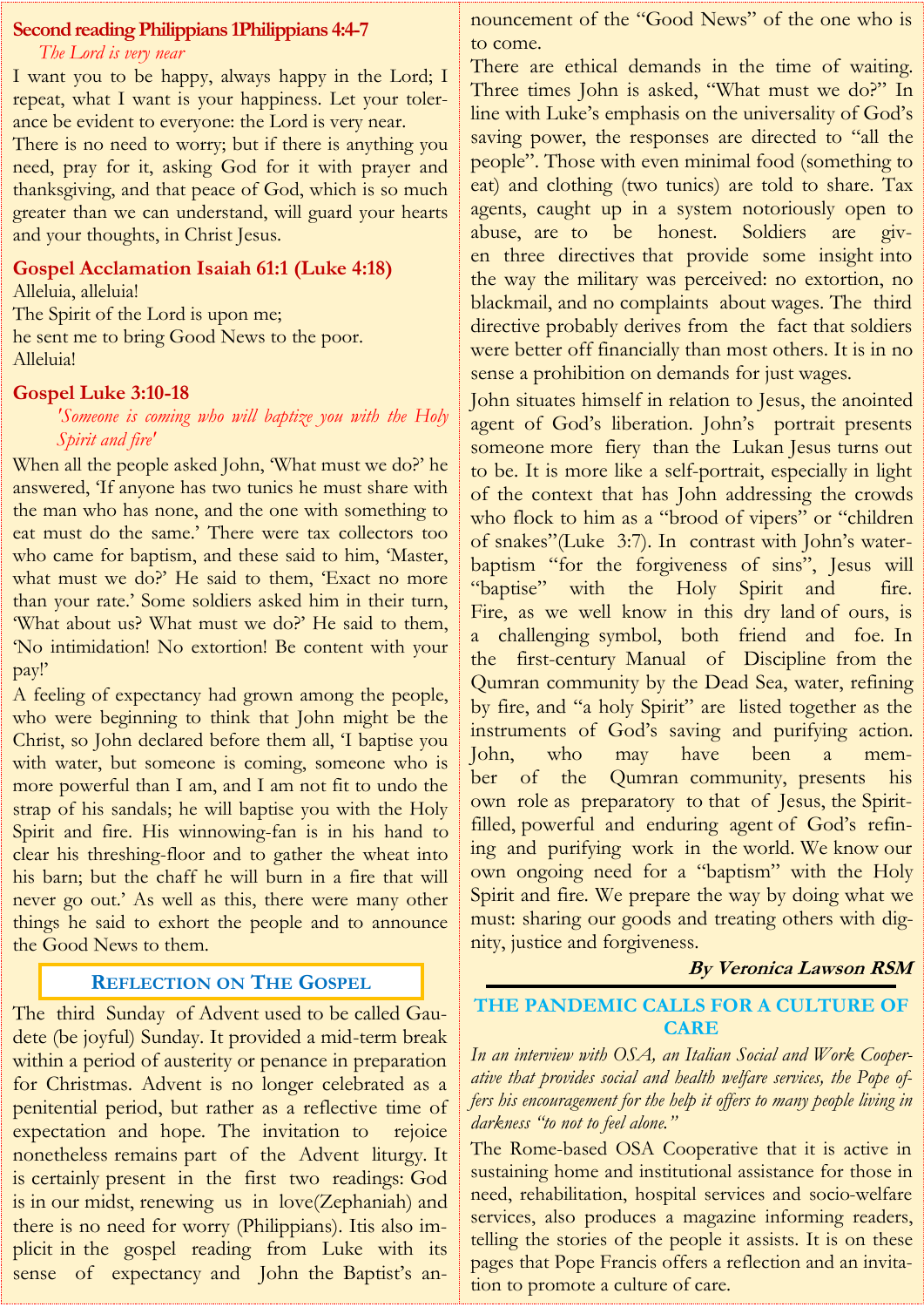#### **Tenderness**

Highlighting the capacity and the need for "tenderness", the Pope says tenderness not only indicates closeness, but through competence it calls for participation in the concrete lives of people. "It is a closeness understood as sharing, proximity, care and love. I hope that the great trial we experienced in the pandemic has made us long for a new closeness among us. A new tenderness."

#### **A focus on children and the elderly**

The Pope then turns his attention to children and the elderly, "the main citizens of existential peripheries," of a society focused on productivity. "Their lives," he says, "are perceived as useless. Instead, he says, "I believe that the generational encounter between children and the elderly must be filled with a culture that knows how to bring together and integrate these fragilities." This, Pope Francis explains, "is a question of humanity".

Only when we will go back to caring, above all,v for those on the margins, will we give a sign of true change, he adds. "When we work so that there will no longer be a generational conflict, so that we may find the courage to be together, the young and the old, only then will we experience a new quality of living in society."

#### **Looking, listening and caring**

The OSA Cooperative assists people at home, in the intimacy of their homes. For the Pope, the home "is not simply a place, it is above all a relationship" that provides strength with which to face trials. "This does not mean," Francis explains, "that health care facilities are useless, but they must become the last resort in the experience of illness and suffering." He praises the work carried out by OSA operators "because it makes



the experience of pain and illness possible in an environment that is more welcoming, more human and more capable of humanizing a difficult time in life" that makes people feel "more alone, more misunderstood and more vulnerable." In light of his recent experience in the hospital, Francis suggests a few simple

rules for health care workers in their endeavor to carry out their service and work in a humane way. "Look people in the eyes, consider them in their suffering without ever trivializing them," and listening to them so that "these people can entrust the suffering they live, the difficulties they have to someone." Finally, care "which should be translated into a way of offering help, support and professional services that is never violent, never predictable and never mechanical".

#### **We all need a Cyrenian to help carry our Cross**

The last question addressed to the Pope concerns pain and death. Francis emphasizes that even without naming Christ, it is impossible to ignore His experience. He recalls that often "speeches, rather than being of help or consolation, procure even more suffering," it is necessary "not to run away, to remain close" in moments of trial, "before the scandal of innocent pain, the scandal of the pain of a child." We must avoid the temptation to isolate ourselves, he says because "the more we suffer, the more we feel we also need a Cyrenian to help us carry our Cross".

"God always finds a way to make himself present within our lives, even when we feel he is far away or we feel abandoned. This is our strength. And even if we don't know it, Easter is already at work in that darkness. Only with time do we realize that there is a light hidden even in the deepest darkness. As we wait to realize this, the only way we can go forward is helping each other."

"Thank you for what you do," the Pope concluded, "because you help many people going through darkness to not feel alone, to not be discouraged, to be able to live face what they could never live and face alone."

**By Vatican News**

### **ADVENT ATTITUDE**

In the beginner's mind there is no thought 'I have attained something.' All selfcentered thoughts limit our vast mind. When we have no thought of



achievement, no thought of self, we are true beginners. Then we can really learn something. The beginner's mind is the mind of compassion. When our mind is compassionate, it is boundless."

I like these words. Also very important for Advent. Open, free, flexible, receptive. That is the attitude that makes us ready. I realize that in Zen you are not expecting anything or anyone. Still, it seems that all the things Shunryu Suzuki tells his students are important for Christians to hear and realize. Isn't a beginner's mind, a mind without the thought "I have attained something," a mind opened for grace? Isn't that the mind of children who marvel at all they see? Isn't that the mind not filled with worries for tomorrow but alert and awake in the present moment?